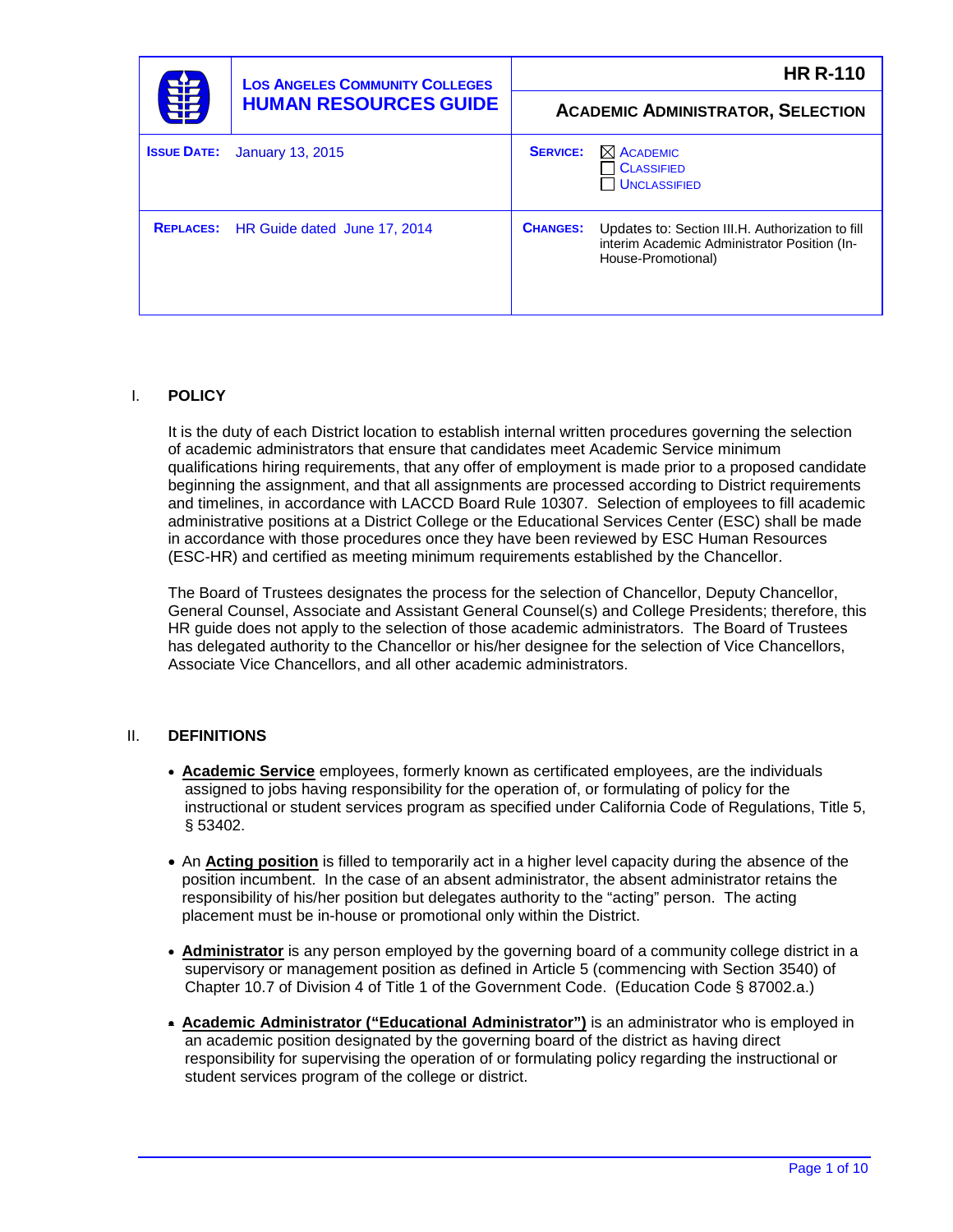- **Applicant** is a person who has expressed an interest in employment with the District.
- **Candidate** is an applicant who has been identified as a result of a recruitment process as eligible to be appointed to a particular position.
- A **Classified Administrator** is an administrator who is not employed as an educational administrator.
- **Employee** is a person assigned to a specific position for a certain period of time.
- An **Interim position** is filled to perform the duties of a vacant career position while recruitment is underway. The interim placement must be in-house or promotional only within the District. The interim person has both the authority and responsibility of the office. The interim appointment may not exceed one (1) year in duration without the approval of the Chancellor; and has a maximum term of two (2) years.
- **Minimum Qualifications** are the education and experiential requirements that a candidate must meet, as prescribed by the Board of Governors of the California Community Colleges, to serve as an academic administrator.
- **New Hire** is the procedure used to employ persons who have never worked at any location in the Los Angeles Community College District. Prospective new employees are those who have been offered and have accepted a position but have not completed employment processing.
- **Position** is a unique set of duties, responsibilities, tasks, and work schedule. Each position has several attributes such as department, job and cost center.
- **Recruitment** is the act of seeking prospective new employees.
- **Selection** is the process of choosing a candidate in preference to others to fill a particular position.

#### III. **REQUIREMENTS**

A. It is the responsibility of each College/Division to establish, follow, and monitor internal written procedures to ensure recruitment and selection procedures are in keeping with compliance reviews, recruitment activities and selection processes as defined in LACCD policies and procedures.

#### B. **Authorization to Fill Regular Academic Administrator Position**

- 1. The position must be authorized to be filled in accordance with location specific shared governance and/or management approvals in place within the District.
- 2. **Procedure to Request Authorization to Fill Position**: LACCD Form 902, Notice of Intent to Fill Academic Position (NOI), must be completed by the location where the vacancy exists and submitted to ESC-HR, along with a copy of the proposed job announcement detailing the duties of the position. No selection process to fill an academic administrator position can begin until authorization to fill the position has been received from ESC-HR.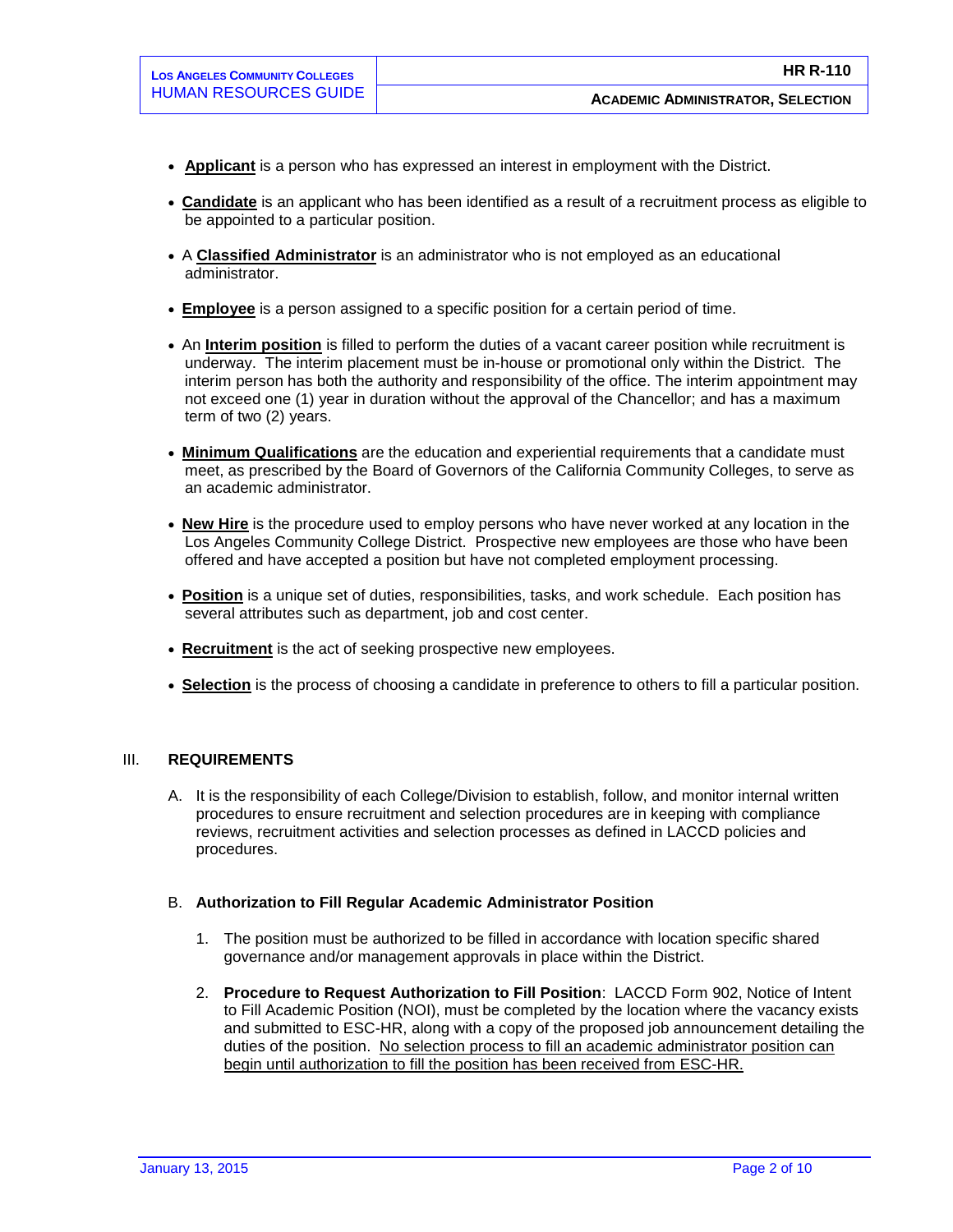*3.* **Position Review:** ESC Human Resources will review the NOI and proposed job announcement/duty statement to ensure that the position has been properly classified. Upon completion of the review, ESC Human Resources will return the original NOI to the initiating location, indicating on the form whether or not the request to fill the position has been approved.

## C. **Screening Committee**

When ESC-HR provides the hiring location with authorization to fill the academic administrator position, the college president/vice chancellor shall appoint a Screening Committee composed of at least five members. If the president or vice chancellor will make the final selection, he or she will not be a member of the committee.

- 1. The Screening Committee shall conduct all phases of the selection, including but not limited to the evaluation of applications, the interview of selected candidates, and the recommendation of the three best qualified candidates for the vacancy to the college president/vice chancellor. The Screening Committee shall conduct interviews and make recommendations to the college president/vice chancellor in accordance with Section III.F of this policy guide.
	- The college president/vice chancellor or his/her designee is responsible for ensuring an appropriate process is followed and will appoint the committee chair.
	- A majority of the members of the committee shall be administrators.
	- The committee shall include at least one administrator from another District location.
	- The committee shall include at least two (2) faculty representatives. The Academic Senate and the Faculty Guild shall each name their respective representative to the committee.
	- The Staff Guild shall name one (1) representative to the committee.
	- Additional committee appointments may be made with approval of the college president/vice chancellor.
	- Once the composition of the committee is established, the balance among the number of administrators, faculty and classified representatives will remain constant.
	- The committee shall include a trained EEO representative, appointed by the president or vice chancellor, to ensure uniformity in the selection process and an equal opportunity to all applicants for employment. The EEO representative shall serve as a resource to the committee and is a non-voting member of the committee.
	- No member of the committee may be related to any of the applicants; if that is the case, that committee member must be excused from the committee.
	- Employees who wish to apply for the specific academic administrator position may not serve as members of the Screening Committee.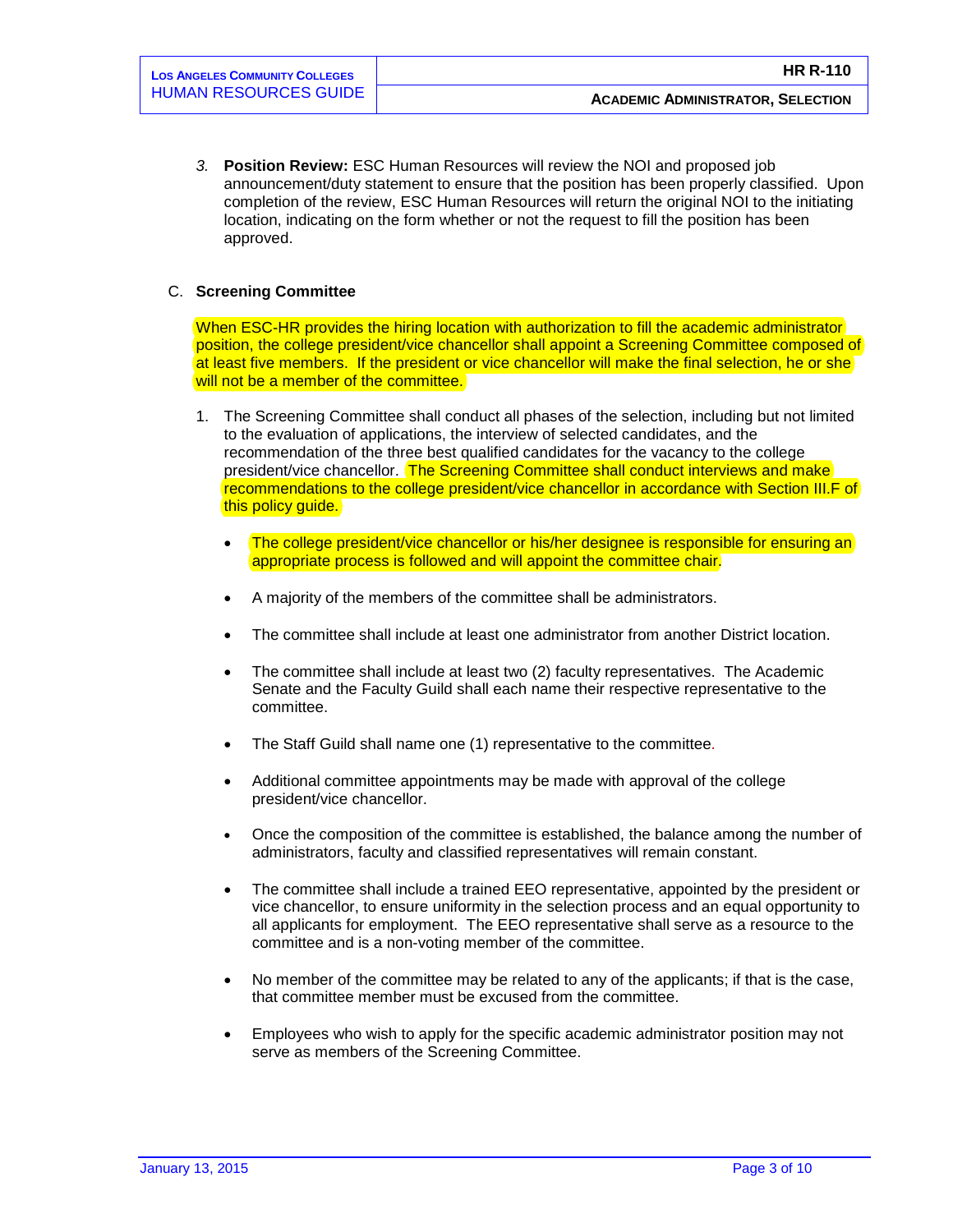2. **Non-Discrimination:** The LACCD seeks to implement affirmatively, equal opportunity to all qualified employees and applicants for employment without regard to race, color, national origin, ancestry, religion, creed, sex, pregnancy, age, handicap, marital status, medical condition (cancer related), sexual orientation, or veteran status. Positive action will be taken to ensure that this policy is followed in all personnel practices, including recruitment, hiring, placement, upgrading, transfer, demotion, treatment during employment, rate of pay or other forms of compensation, selection for training, layoff, or termination (Board Rule 101301).

## D. **Recruitment of Candidates**

Recruitment begins with the development and distribution and/or posting of employment opportunity announcements through the most cost effective marketing techniques appropriate for the job class.

- 1. **Announcement Components:** The Screening Committee should convene to develop a position announcement to be used for recruitment purposes.The announcement shall include:
	- The name of the specific academic position being announced
	- The hiring location
	- Dates of announcement issue and application deadline
	- Brief description of the position being filled
	- Entrance qualifications, including Minimum Qualifications and desirable qualifications
	- General duties of the position
	- Salary range and benefits information
	- Application procedures, including campus contact information
- 2. **Announcement Distribution:** The job announcement shall be entered in the appropriate application system by the initiating location and, once the job announcement has been approved by ESC Human Resources, the initiating location will forward the announcement to the State Registry [\(registry@yosemite.cc.ca.us\)](mailto:registry@yosemite.cc.ca.us) for posting on the California Community Colleges job opportunities website. The Human Resources Division or the college may also post the announcement in any other professional journal or outlet appropriate for the position
- 3. **Duration of Recruitment:** Announcements for regular academic administrative positions shall be posted for a minimum of six (6) weeks.

#### E. **Application Evaluation**

Applicants responding to recruitment efforts are screened for qualifications and capabilities through a review process applicable to the employee service, and applicants judged to meet specified minimum qualifications become candidates for a particular position.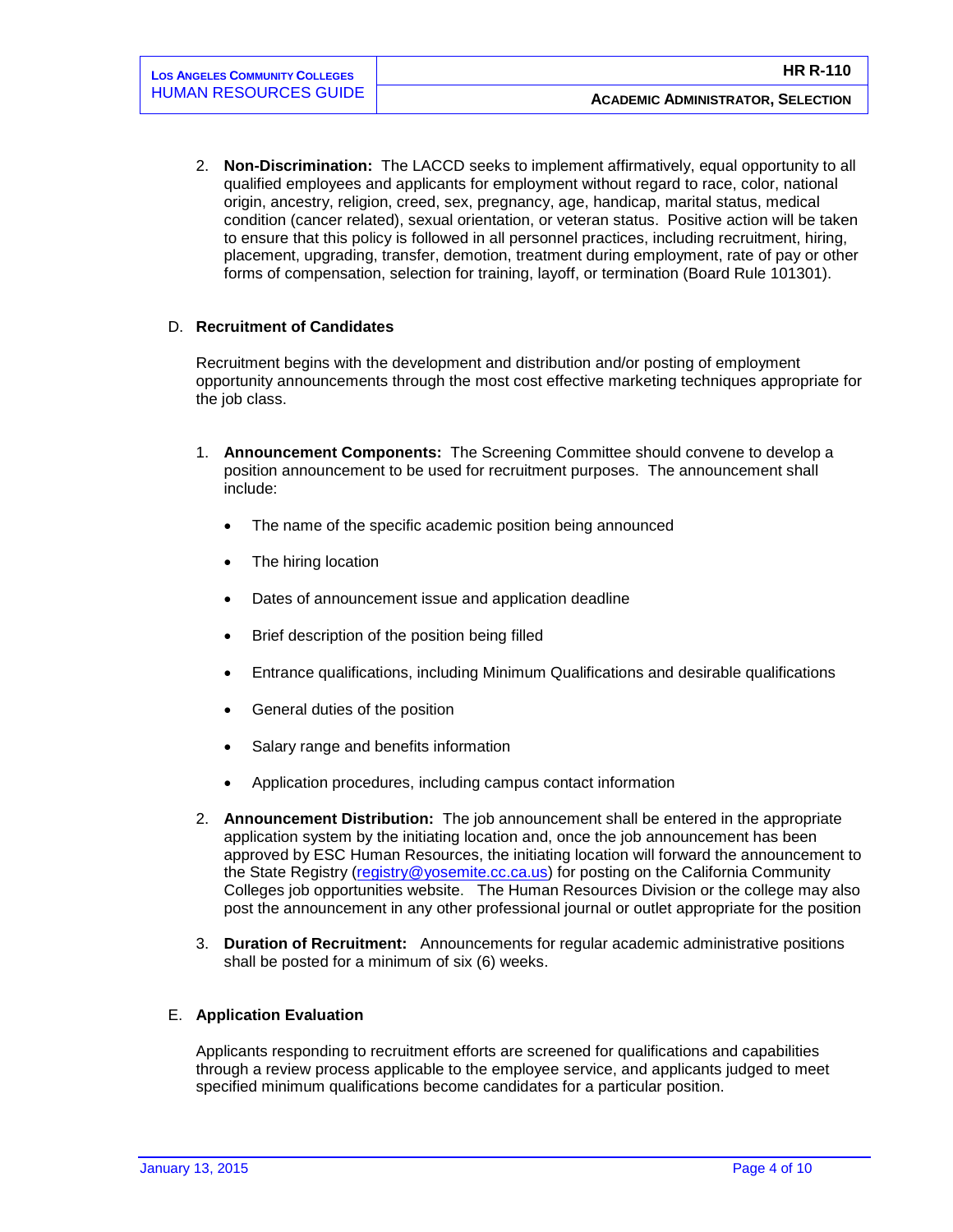- 1. Application materials (except the diversity survey form which must be removed prior to review by the Screening Committee) are provided to the Screening Committee members to provide information about the candidates to be interviewed. Additional information or clarification about candidates may be obtained directly from the candidates during the interview. No marks or notes are to be made on the application materials.
- 2. The Screening Committee is responsible for reviewing all applications received at the college for minimum qualifications. All Screening Committee members are required to sign Form C589 Screening Committee Application Review Agreement, and all selections must include Form C589.
- 3. **Requirements of Screening Process:** All applications for the specific academic administrator position shall be reviewed by all members of the Screening Committee prior to any interview. The committee chair is responsible for ensuring that all applicants invited to interview meet minimum qualifications. All applicants for Academic Service must meet the minimum qualifications for the academic field as specified in Minimum Qualifications published by the Board of Governors of the California Community Colleges, or the equivalent. No one may be hired to serve as a community college academic administrator unless the Board of Trustees determines that he or she possesses qualifications that are at least equivalent to the minimum qualifications published by the Board of Governors of the California Community Colleges. Applicable rules include the following:
	- Degrees and credits generally must be from a postsecondary institution accredited by the American Council of Education
	- Postsecondary foreign transcripts must be evaluated by any of the agencies approved by the California Commission of Teaching Credentialing.
	- An occupational certificate or license may be required to meet certain qualifications.

# F. **Interviews**

- 1. The Screening Committee shall endeavor to interview a minimum of five (5) candidates for the academic administrator position. A fewer number of candidates, but no less than three (3), can be interviewed upon approval of the college president. The chairperson or designated administrator of the Screening Committee shall be responsible for contacting candidates invited for an interview and for making all necessary arrangements for scheduling and interviews. Application materials are provided to the Screening Committee members to provide information about the candidates to be interviewed. Additional information or clarification about candidates may be obtained directly from the candidates during the interview.
- 2. The interview shall be comprised in two parts: a writing exercise for the purpose of providing a writing sample and an oral interview with the Screening Committee.
- 3. All information obtained on candidates who are considered for employment **must be kept confidential**, and information about candidates may be used only by authorized Screening Committee members. Any written notations made about candidates or their qualifications are exclusively for use by the Screening Committee members.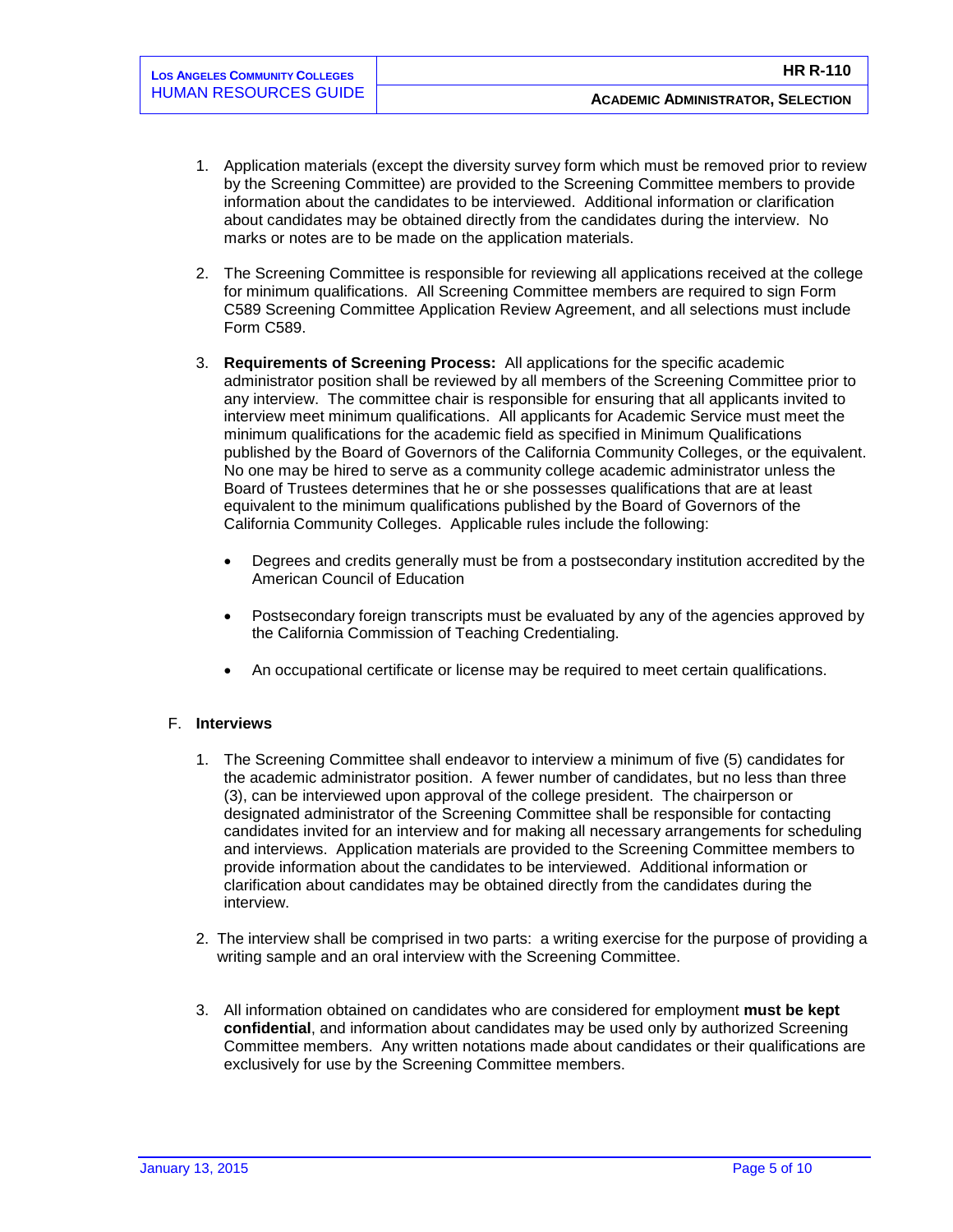- 4. Each Screening Committee member is to complete and sign an evaluation form for each candidate interviewed using Form C676 Screening Committee Interview Evaluation. All C676 forms shall be signed and kept in the selection file in ESC Human Resources. All supplemental notes made by Screening Committee members are to be destroyed when the interview process has been completed. All Screening Committee members are required to sign Form C306 Screening Committee Candidate Interview Agreement.
- 5. At the conclusion of candidate interviews, the Screening Committee shall recommend to the college president/vice chancellor, in alphabetical (not rank) order, up to three (3) candidates for the specific vacancy. The number of candidates recommended by the committee shall exceed three (3) at the direction of the college president/vice chancellor. The committee chairperson is responsible for completing Form C727 Administrative Interview Report.
- 6. At the conclusion of candidate interviews, reference checks may be performed for all candidates recommended to the college president. Reference checks shall be performed by the committee chair or the administrator in charge of the selection process.

## **G. Recommendation**

- 1. The college president/vice chancellor shall select the candidate he/she believes is the best qualified for the assignment. The original application materials, official transcripts and verification of professional experience letters for all candidates recommended by the committee shall be submitted to ESC-HR along with the following documents:
	- Administrative Interview Report (Form C727); original form
	- Copy of approved and signed Notice of Intent to Fill Academic (Certificated) Position (LACCD Form 902)
	- Evidence of Effort form, signed by Screening Committee chair, EEO representative and college president/vice chancellor; original form; form EOEFn\_Adm.doc can be obtained from the Office of Diversity Programs.
	- Screening Committee Application Review Agreement (Form C589); original form
	- Screening Committee Candidate Interview Agreement (Form C306); original form
	- Screening Committee Interview Evaluation (Form C676), all forms for each candidate interviewed; original form
	- Copies of interview questions, writing sample questions
	- Writing samples of recommended candidates
- 2. ESC-HR shall review the selection packet materials for completeness and a determination of whether the recommended candidates meet specified minimum qualifications.
- 3. The Office of Diversity Programs shall review the selection package materials to ensure EEO principles have been followed.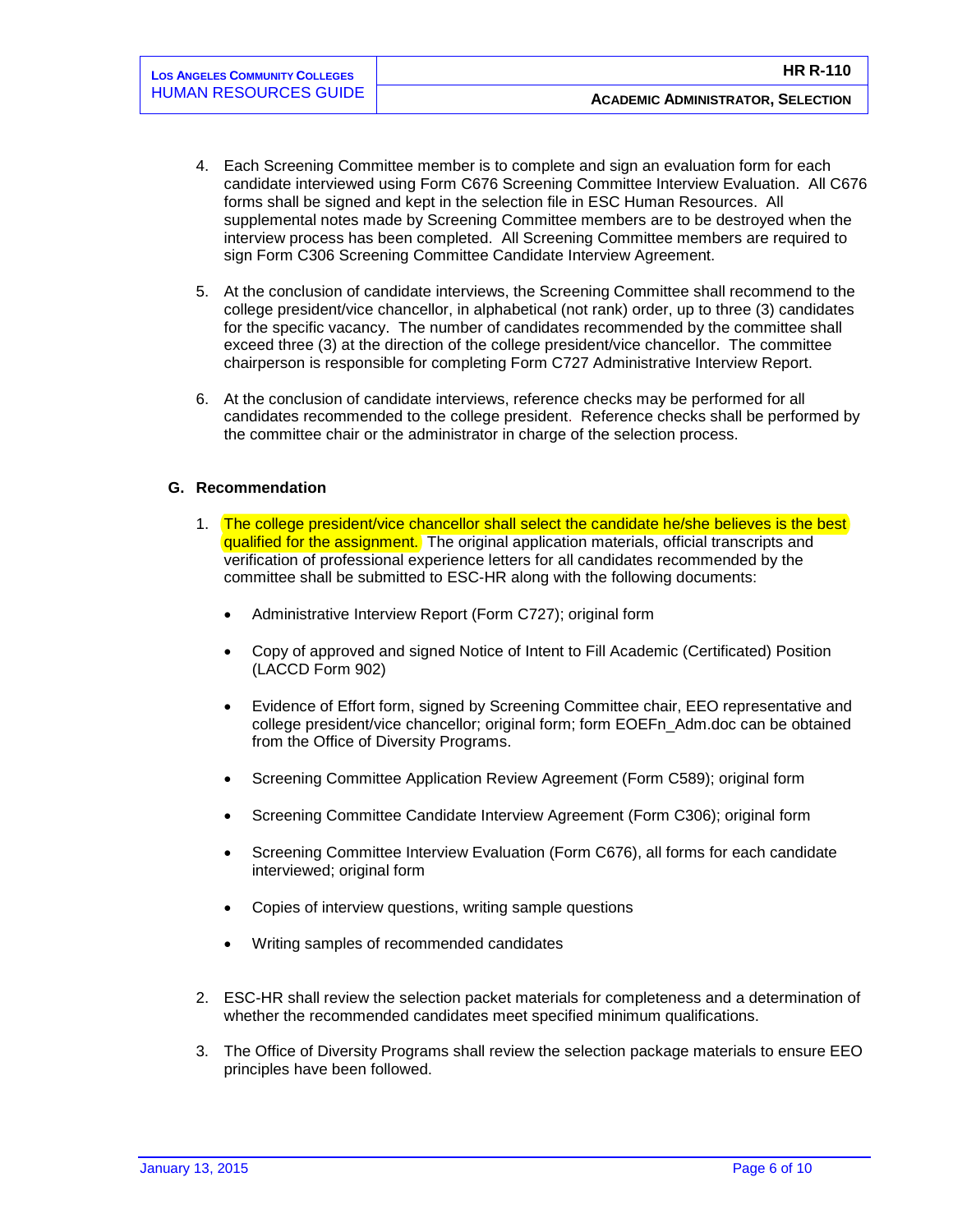4. Upon completion of the final qualification review/audit, ESC-HR shall notify the college president/vice chancellor that hiring has been authorized and an offer of employment can be made to the candidate. When the selected candidate accepts the offer of employment, the candidate is then hired. **No offer of employment is to be made to any candidate until ESC-HR and the Office of Diversity Programs have completed their review/audit of candidate qualifications.**

## **H. Authorization to Fill Interim Academic Administrator Position (In-House/Promotional)**

- 1. The following procedures are to be used for selecting employees to fill certain administrative positions on an interim basis for academic administrator positions covered by this HR guide.
- 2. For appointments that are to be made as a result of in-house/promotional selection procedures in compliance with Title 5 Section 53021(b)(2) and enforcement of the District's nondiscrimination policy, the following steps are to be followed:
	- a. The college president/deputy or vice chancellor at the location where the vacancy exists shall request permission to fill the vacancy by completing LACCD Form 902, Notice of Intent to Fill Academic Position (NOI), and submitting the form to ESC-HR. ESC-HR shall review the NOI to ensure that the position has sufficient funding and FTE for the duration of the assignment. After review, ESC-HR shall return the original NOI to the initiating location, indicating on the form whether or not the request to fill the position has been approved. No selection process to fill an academic administrator position can begin until authorization to fill the position has been received from ESC-HR.

After receipt of the approved LACCD Form 902, the college shall prepare an announcement of the vacancy that provides the important details of the vacancy to be filled. The announcement shall be sent to District college presidents and vice chancellors for dissemination at their locations and shall be posted for at least ten (10) business days to provide employees the opportunity to respond to the location with the vacancy to indicate their interest in being considered for the assignment. The announcement must state the length of the interim appointment. In accordance with California Administrative Code Title 5, section 53021, when an academic administrator position is being filled on an interim basis it should be of a duration to provide the minimum time necessary to allow for a full and open recruitment. No interim academic administrator assignment or series of interim appointments are to exceed one year in duration without the approval of the Chancellor. Maximum term of appointment is two (2) years.

- b. A copy of the announcement shall be provided to ESC-HR and the Office of Diversity Programs. The announcement shall be posted on the District Job Opportunities website and application portal, the Registry website for the Office of the State Chancellor, and in relevant publications, as appropriate.
- c. **Eligible Candidates:** Interim placement must be in-house or promotional only within the District.
- d. **Duration of Recruitment:** Unless agreed to by ESC-HR, announcements for interim positions shall be posted for a minimum of ten (10) business days.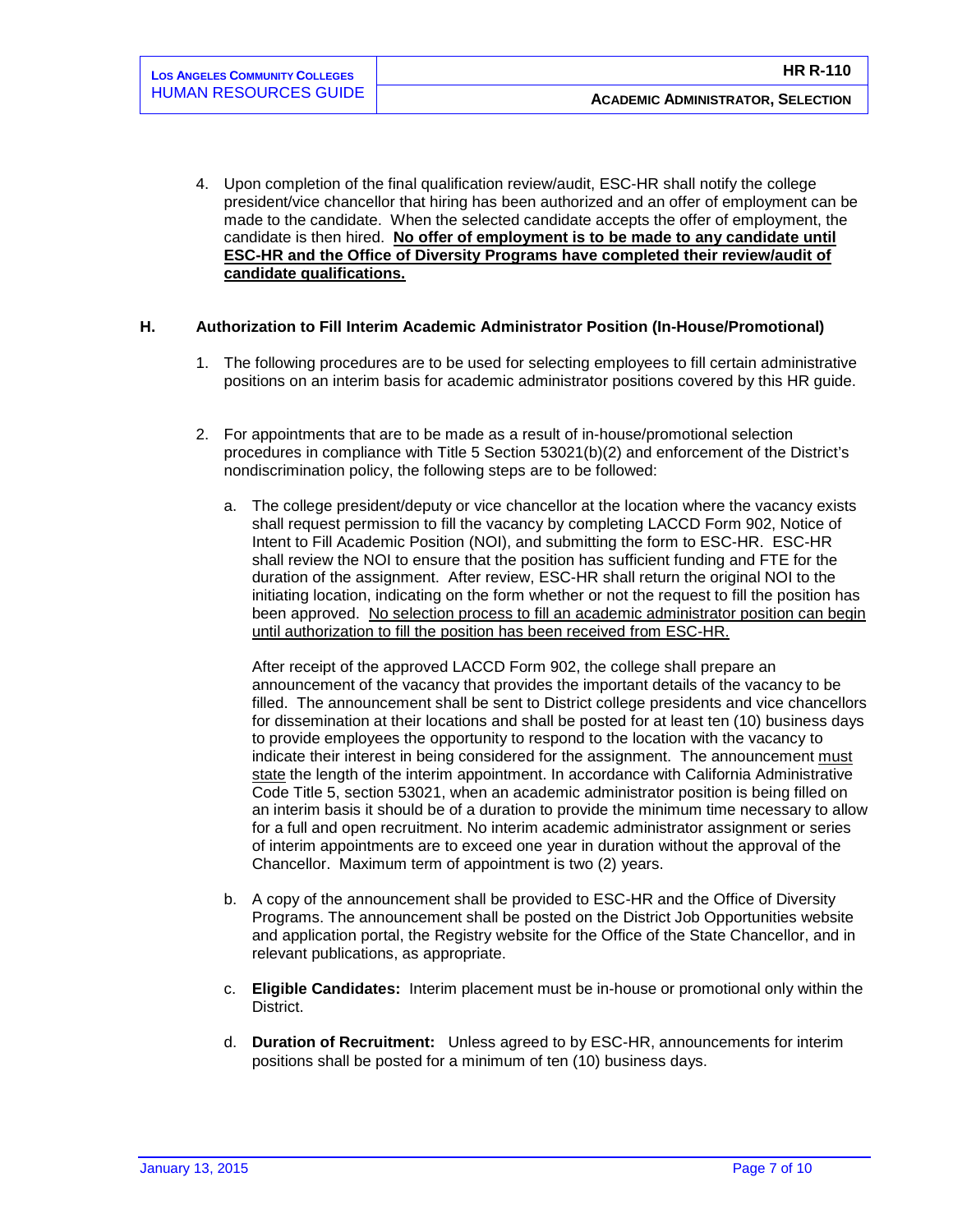- e. **Screening of Applications:** The college president/deputy or vice chancellor, or his/her designated representative(s), shall determine written screening criteria, based upon the minimum and desired qualifications listed in the announcement, and shall review all applications in the pool of respondents and select candidates for interview.
- f. **Candidate Interviews:** Candidates are to be interviewed by a Screening Committee**.**  The Screening Committee serves in an advisory capacity to the college president/vice chancellor. The Screening Committee composition shall be:
	- The college president/vice chancellor or his/her designee is responsible for ensuring an appropriate process is followed.
	- The college president/vice chancellor or his/her designee will appoint an administrator as committee chair.
	- A majority of the members of the committee shall be administrators.
	- The Academic Senate and the Faculty Guild shall each name one (1) respective representative to the committee.
	- Once established, the balance between the number of administrators, faculty and classified representatives will remain constant.
	- The committee shall include a trained EEO representative, appointed by the president or vice chancellor, to ensure uniformity in the selection process and an equal opportunity to all applicants for employment. The EEO representative shall serve as a resource to the committee and is a non-voting member of the committee.
	- No member of the committee may be related to any of the applicants; if that is the case, that committee member must be excused from the committee.
	- Employees who wish to apply for the specific academic administrator position may not serve as members of the Screening Committee.
- g. **Candidate Selection:** The college president/ deputy or vice chancellor shall select the candidate for the specific assignment at that location. The required selection materials (as listed in Item G.) are to be submitted to ESC-HR, including hiring criteria, the Evidence of Effort form, the Interview Committee Report and candidate evaluation records.
- h. A job offer may be made by the college only after ESC-HR and the Office of Diversity Programs have completed their review/audit of candidate qualifications. **No offer of employment shall be made to any candidate until ESC-HR and the Office of Diversity Programs have completed their review/audit of candidate qualifications.**
- 3. Formal processing to the Board of Trustees of the assignment for the approved candidate will be as one of the numbered items on the Board Report for routine personnel actions.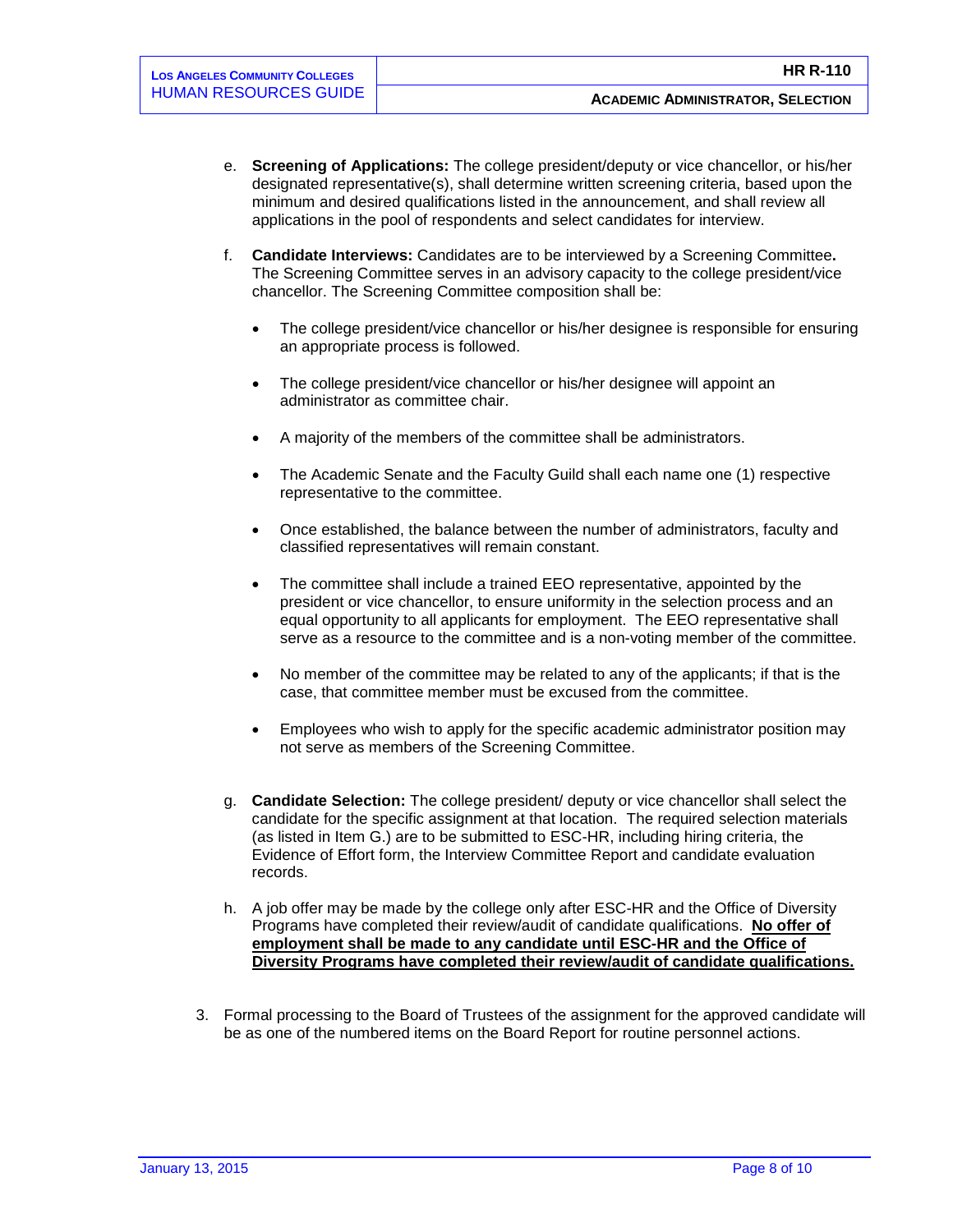## I. **Authorization to Fill Acting Appointment**

- 1. Under extreme extenuating circumstances due to the sustained absence of the incumbent, the Chancellor, or his/her designee, can authorize a direct appointment. The direct appointment can be made by the College President if the duration of the appointment is no more than six (6) months. **If the duration of the appointment exceeds six (6) months, the approval of the Chancellor, or his/her designee, is required.** In the case of the direct appointment to fill an acting position, no in-house/promotional selection would be required, because the need to fill the position represents a temporary delegation of authority by the position incumbent, rather than a vacancy.
- 2. The college president/deputy or vice chancellor at the location where the need exists shall provide notification of the direct appointment by forwarding to ESC Human Resources the following documents:
	- a. LACCD Form 902, Notice of Intent to Fill Academic Position (NOI)
	- b. A justification of the need for direct appointment which should be attached to the NOI Form C902, and should include any additional duties added to a current position.

ESC Human Resources shall review the NOI to ensure that the position has sufficient funding and FTE for the duration of the assignment. If the duration of the appointment exceeds six (6) months, the approval of the Chancellor, or his/her designee, will be required. After review, and consideration by the Chancellor, or his/her designee, if appropriate, ESC-HR shall return the original NOI to the initiating location, indicating on the form whether or not the request to fill the position has been approved. **No direct appointment that exceeds six (6) months in duration can be created without the approval of the Chancellor, or his/her designee.**